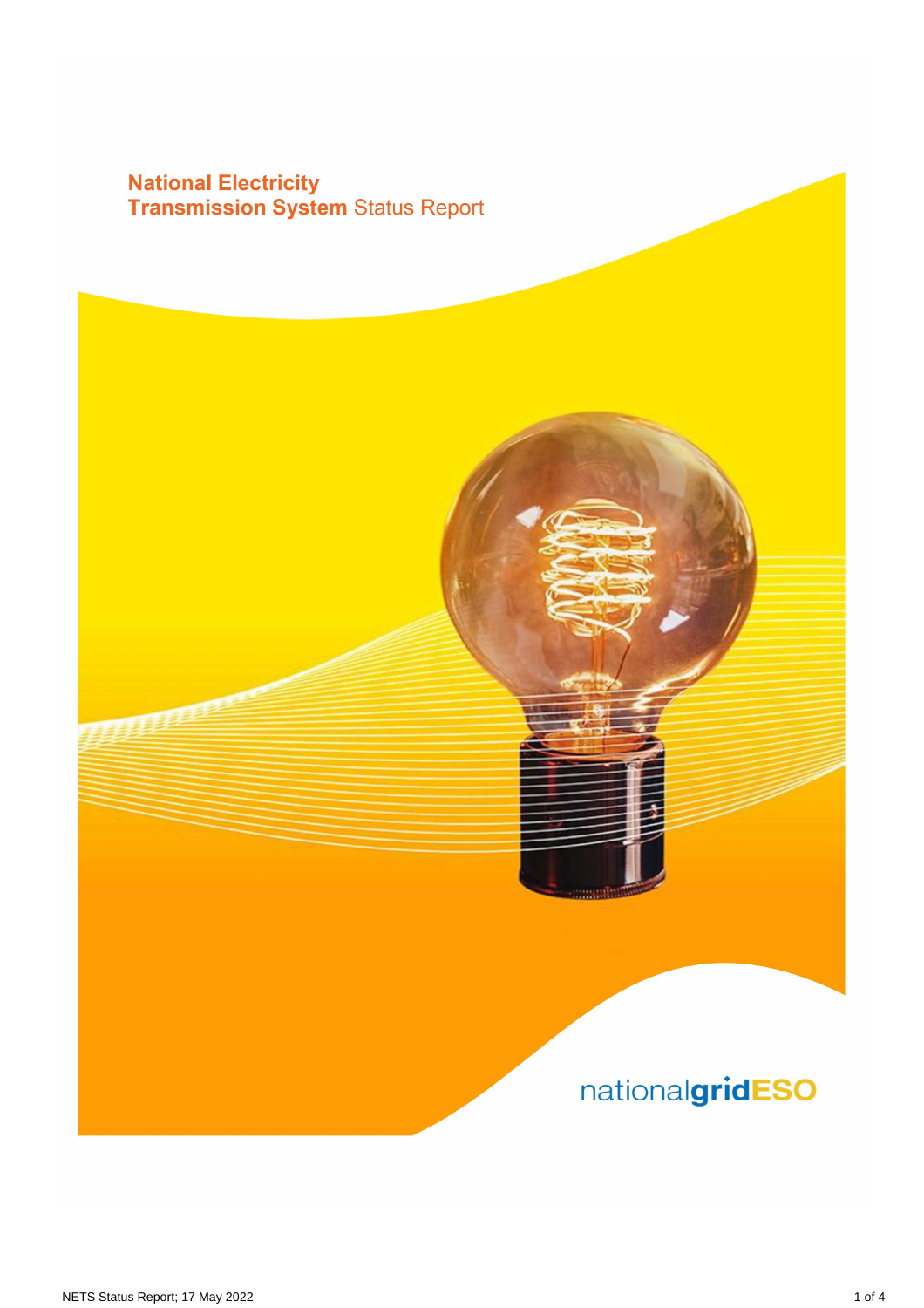#### **National Electricity Transmission System Status Report Tuesday 17 May 2022**

| Today's High Level Risk Status Forecast for the next 24h |  |                |  |
|----------------------------------------------------------|--|----------------|--|
| <b>General Status</b>                                    |  | Voltage        |  |
| Demand                                                   |  | System Inertia |  |
| <b>System Margins</b>                                    |  | Weather        |  |
| Generation                                               |  | Transmission   |  |
| <b>Active Constraints</b>                                |  |                |  |
| <b>System Warning</b>                                    |  |                |  |

| <b>Today's Minimum De-Rated Margin</b> | 6842 (SP 16) |         |
|----------------------------------------|--------------|---------|
| <b>Current BMU Largest Loss Risk</b>   | Generation   | 1500 MW |
|                                        | Demand       | 1050 MW |

### **Balancing Costs**

Last 24 hours' BM spend £300 £250

Total: £4781k



| <b>Yesterday's Market Summary</b> |                |
|-----------------------------------|----------------|
| <b>Cash Out Price (Max)</b>       | £218.00 (SP 8) |
| <b>Cash Out Price (Min)</b>       | £66.00 (SP 2)  |
| <b>Peak Demand Yesterday</b>      | 33.571 MW      |
| <b>Minimum Demand</b>             | 17.863 MW      |

**Interconnector**

| <b>Net Transfer Capacity (MWs)</b> |        |               |                        |
|------------------------------------|--------|---------------|------------------------|
| Today                              | Import | <b>Export</b> | <b>Remarks</b>         |
| Netherlands (BritNed)              |        | Ю             | On outage              |
| France (IFA2)                      | 1014   | 1014          | <b>Fully Available</b> |
| <b>Belgium (Nemo)</b>              | 1020   | 1020          | <b>Fully Available</b> |
| <b>Ireland (EWIC)</b>              | 500    | 1500          | <b>Fully Available</b> |
| Northern Ireland (MOYLE)           | 250    | 1250          | Partially Available    |
| <b>NSL</b>                         | 700    | 1700          | Partially Available    |
| <b>ElecLink</b>                    | 10     | IО            | Not yet commissioned   |
| <b>France IFA</b>                  | 1000   | 1000          | Partially Available    |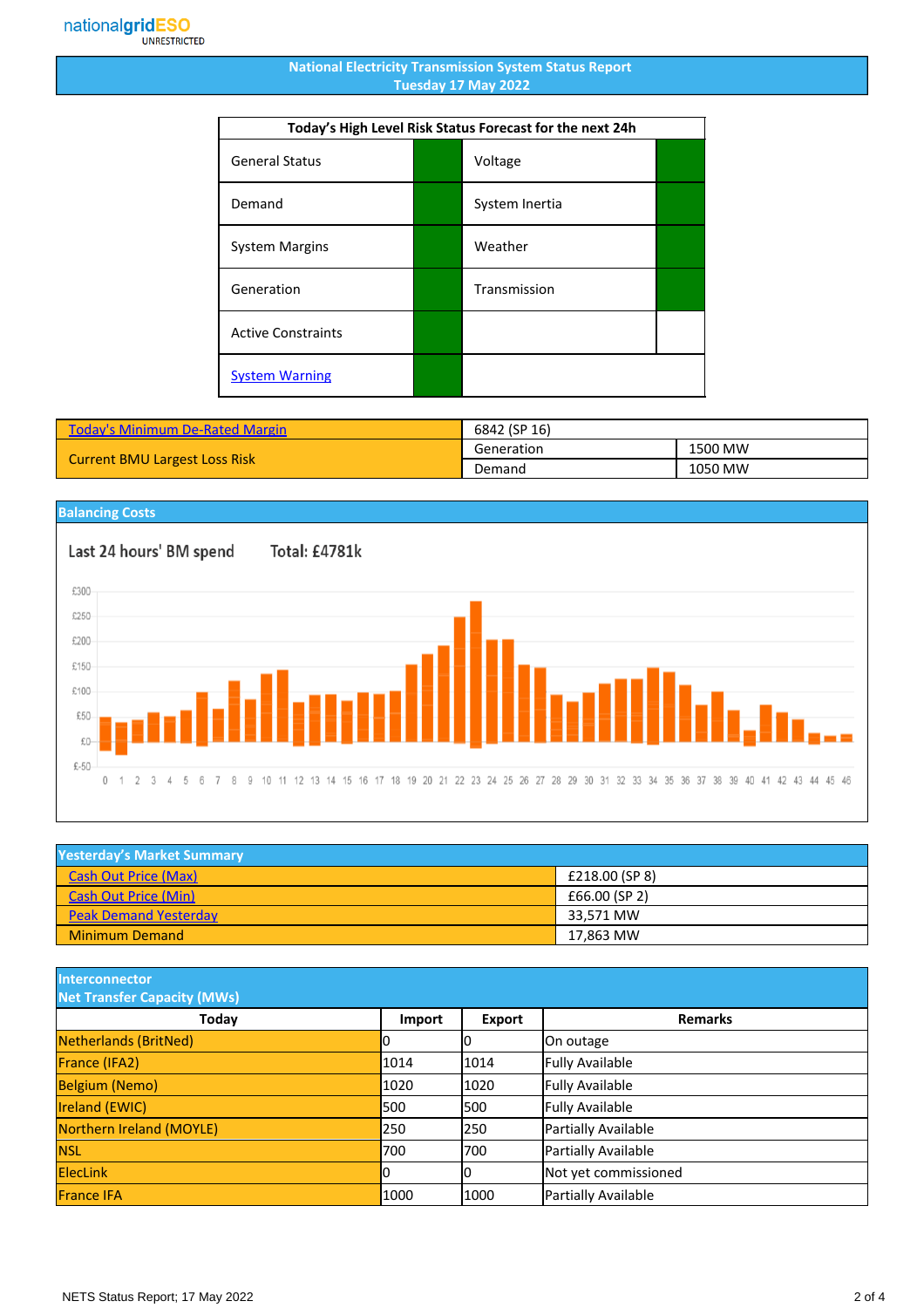

#### **Expected embedded generation (MWs)**



| <b>Weather</b>                                                                                                                         | <b>Source</b>                                                                                                                                                          | <b>Commentary</b>                                                                                                                                                                                                                                                                                                                                                                                                                                                                                    |
|----------------------------------------------------------------------------------------------------------------------------------------|------------------------------------------------------------------------------------------------------------------------------------------------------------------------|------------------------------------------------------------------------------------------------------------------------------------------------------------------------------------------------------------------------------------------------------------------------------------------------------------------------------------------------------------------------------------------------------------------------------------------------------------------------------------------------------|
| Latest forecast<br>(Summary)                                                                                                           | <b>Met Office</b><br><b>SEPA</b><br><b>Natural</b><br><b>Resources</b><br><b>Wales</b>                                                                                 | Today:<br>Sunny spells for many and becoming very warm in southeastern areas. However cloud<br>and rain across Northern Ireland will become more widespread and heavier across the<br>west and then the north, with possible squally, gusty winds and a cooler feel.<br>Tonight:<br>Wet, windy weather in parts of the north and west clearing although further showery<br>rain into northwestern areas later. Thundery showers cross some southeastern areas at<br>lfirst. Clearer skies otherwise. |
| <b>General Weather</b><br>Concerns                                                                                                     | <b>Met Office</b><br>Weather<br><b>Warnings</b>                                                                                                                        | <b>UK Weather Warnings</b><br>No weather warnings in force<br><b>Flood Warnings</b>                                                                                                                                                                                                                                                                                                                                                                                                                  |
| <b>SEPA</b><br>e.g. wind, rain, snow,<br>flooding, GB Weather<br><b>Natural</b><br><b>Warnings</b><br><b>Resources</b><br><b>Wales</b> | No flood warnings are currently in force for England.<br>No flood warnings are currently in force for Scotland.<br>No flood warnings are currently in force for Wales. |                                                                                                                                                                                                                                                                                                                                                                                                                                                                                                      |

 *Contains public sector information licensed under the Open Government Licence v1.0*